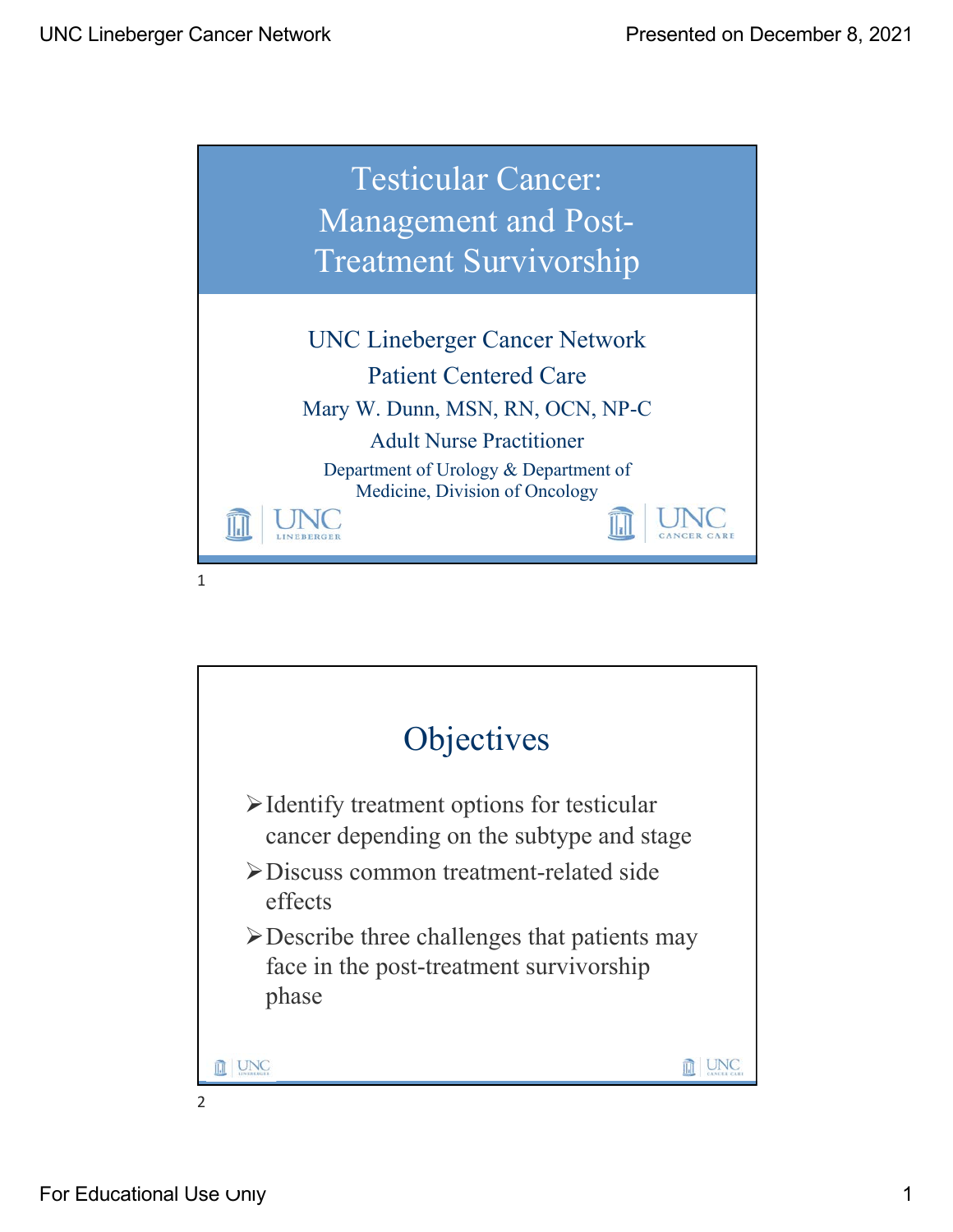

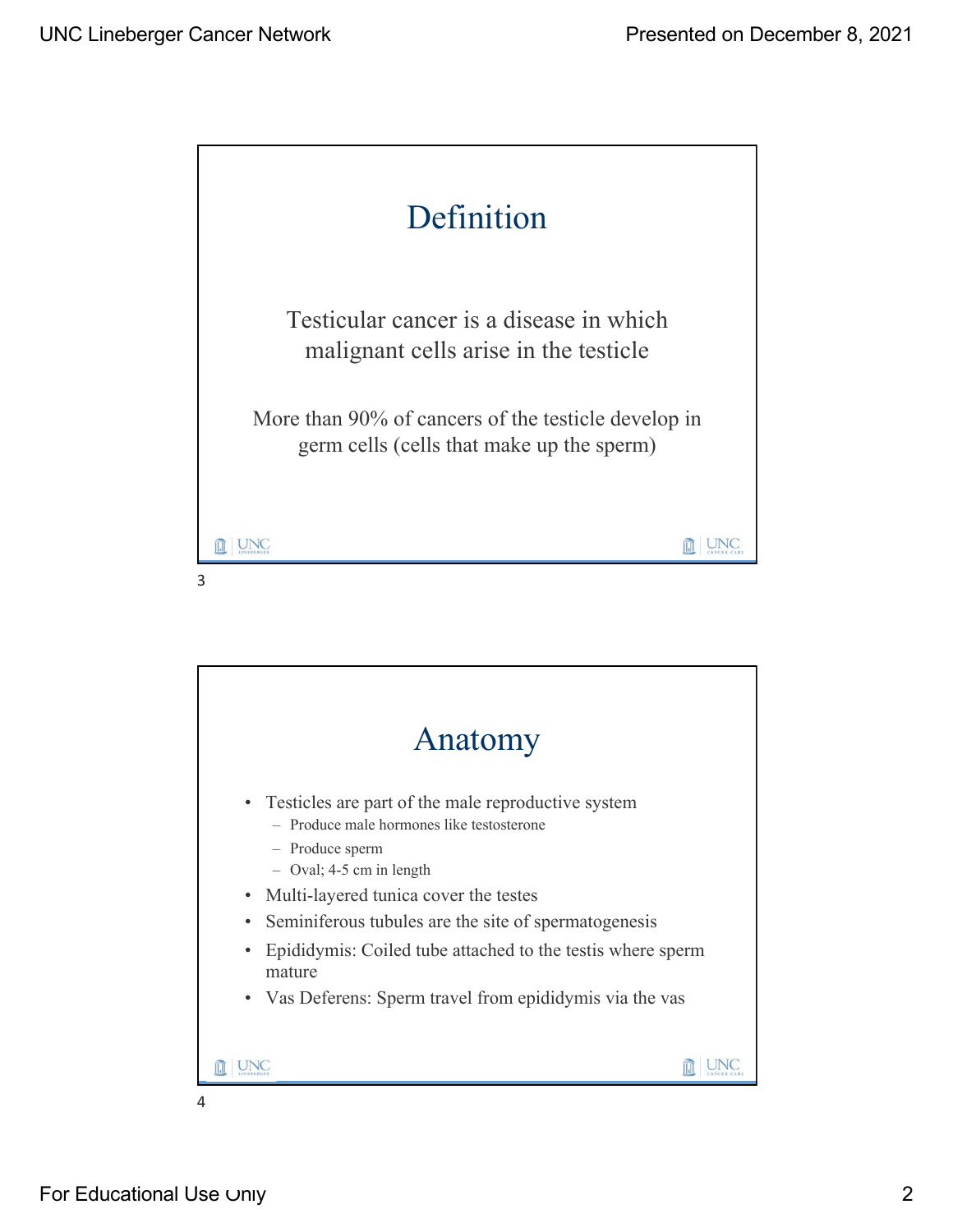

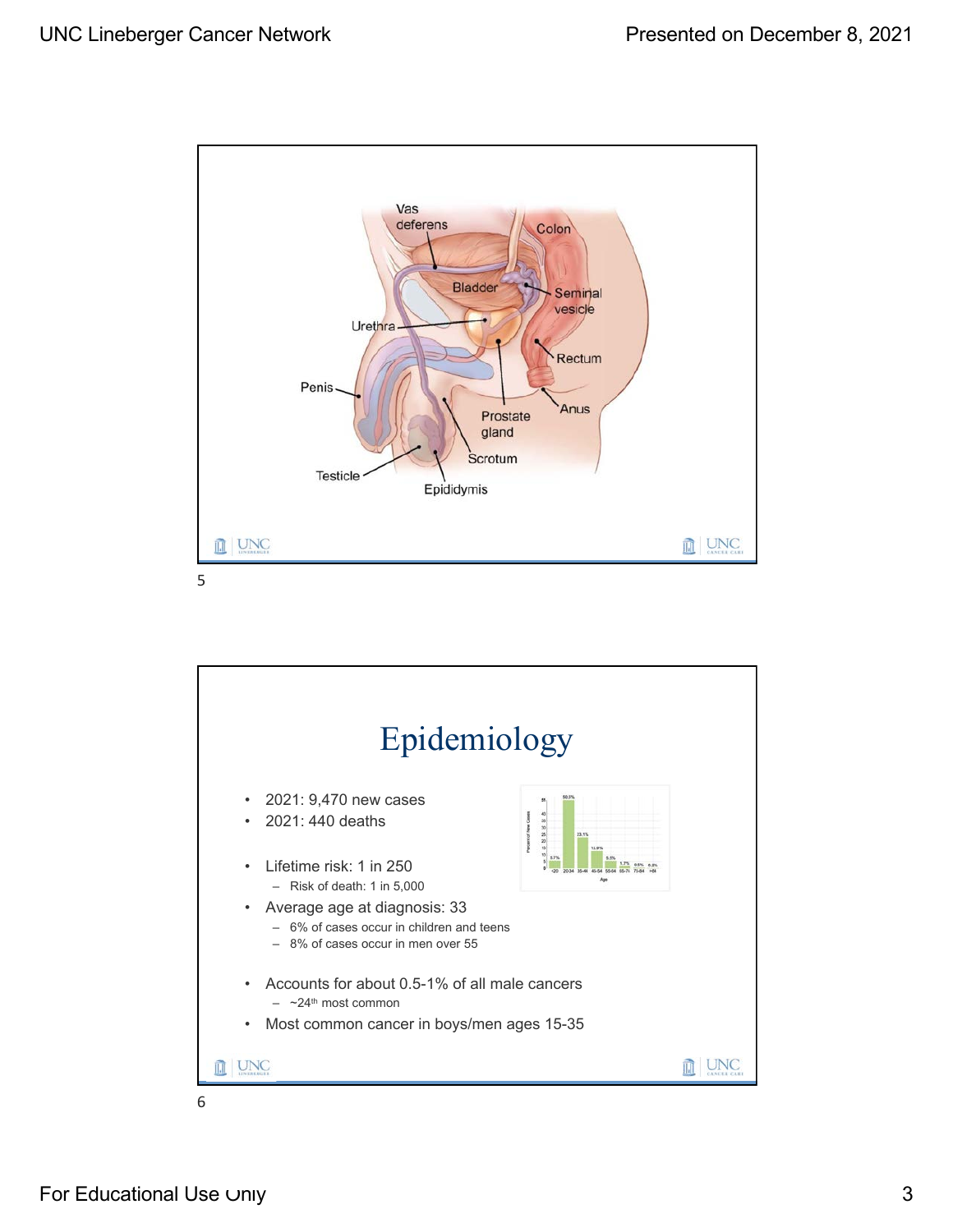



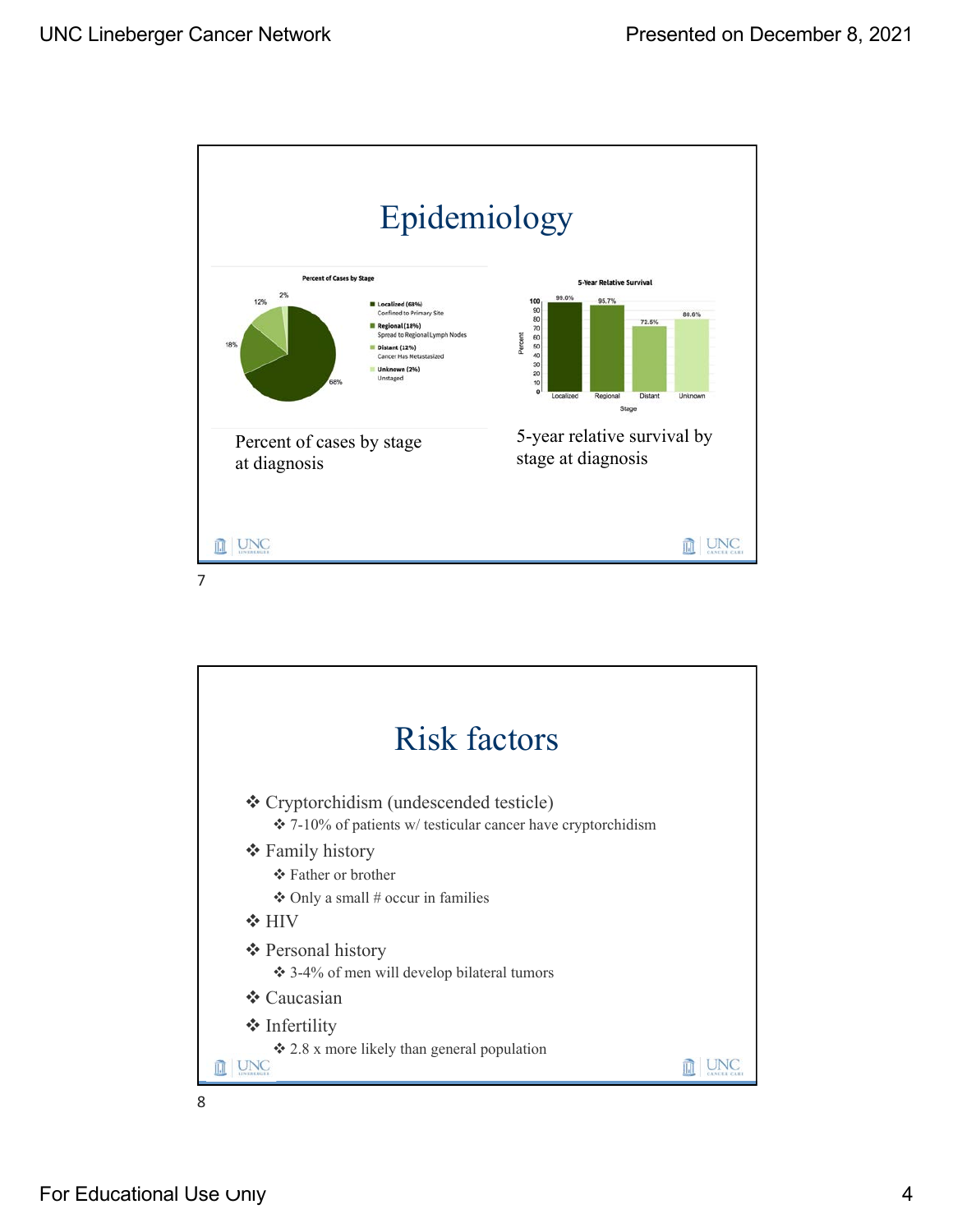



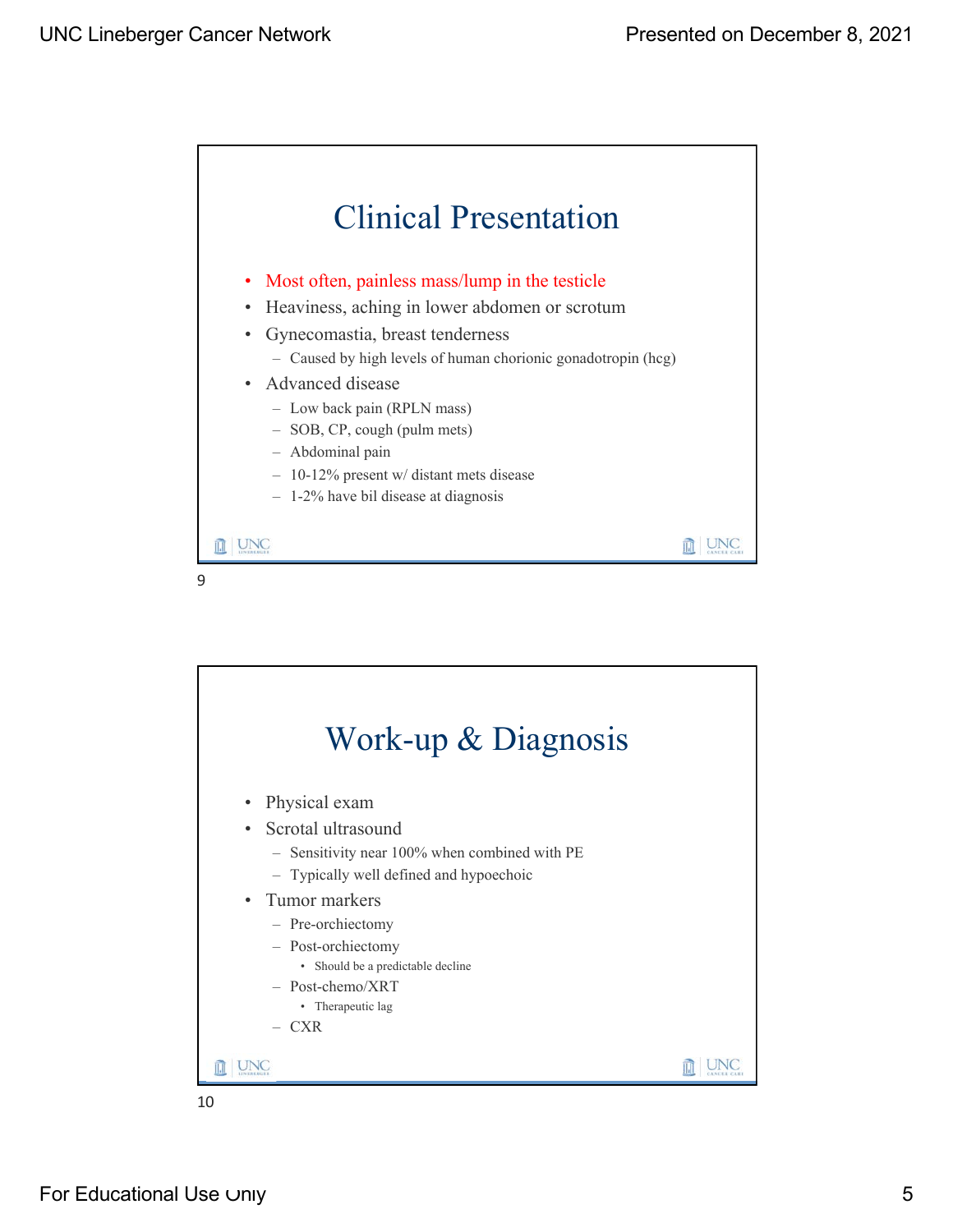

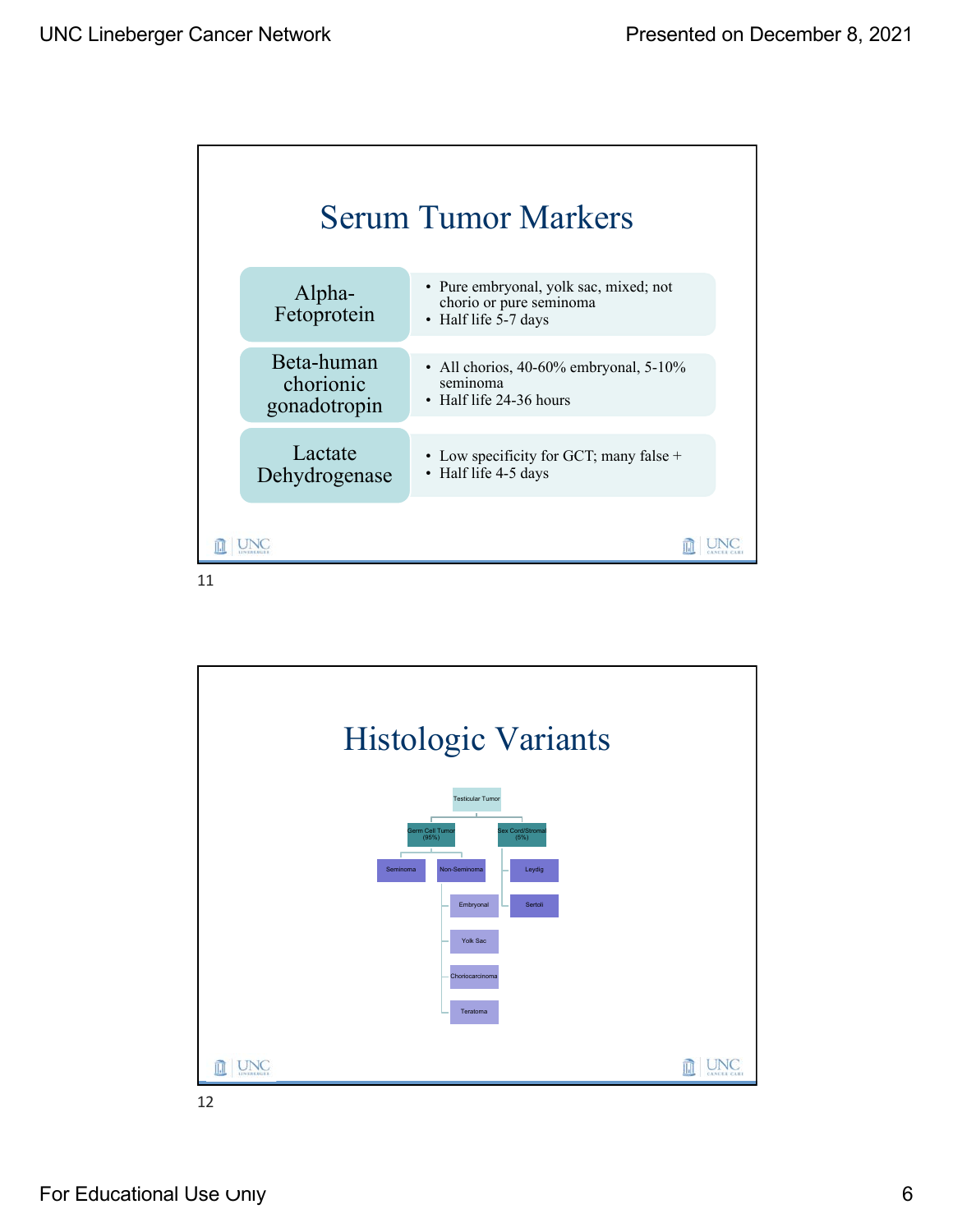

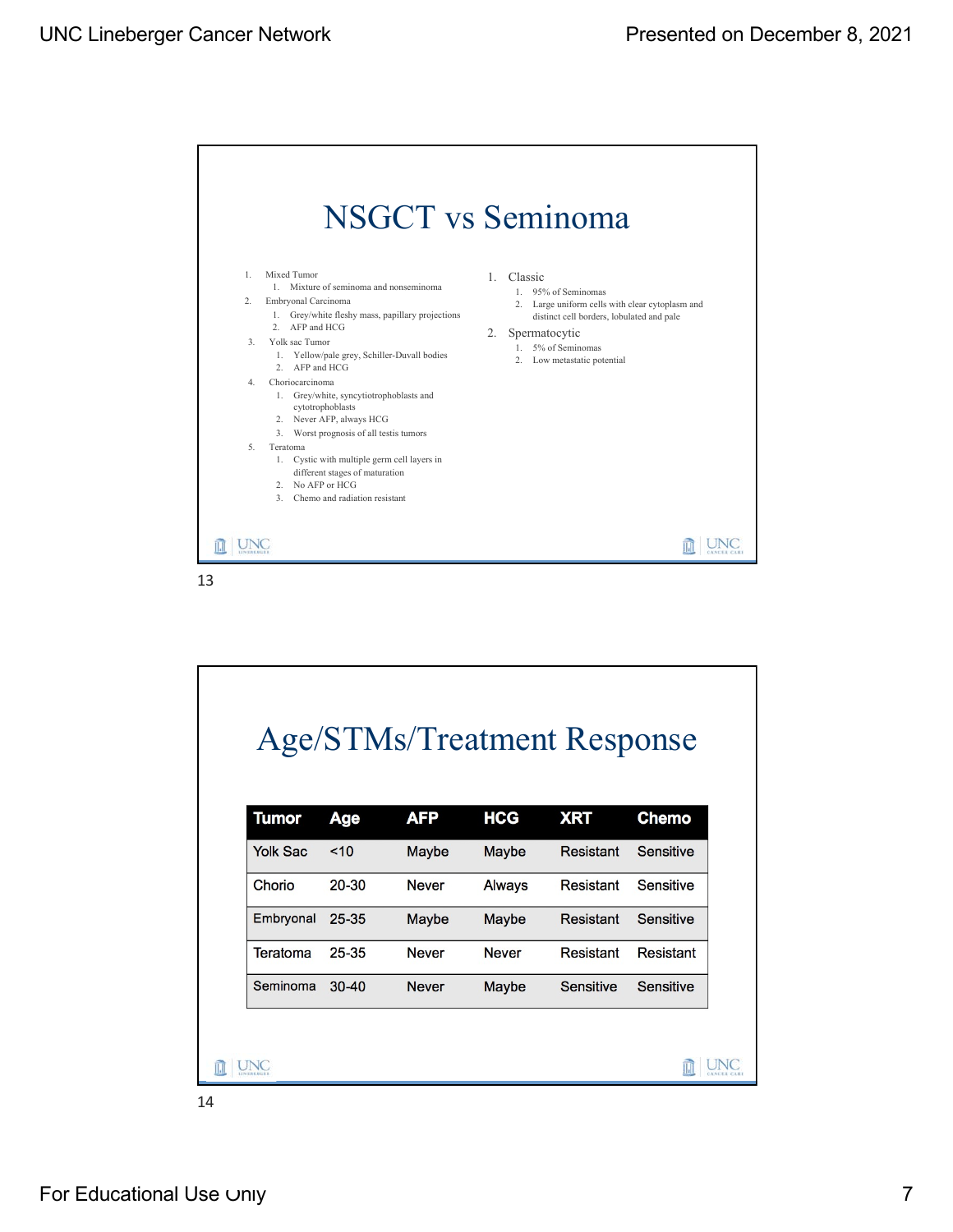



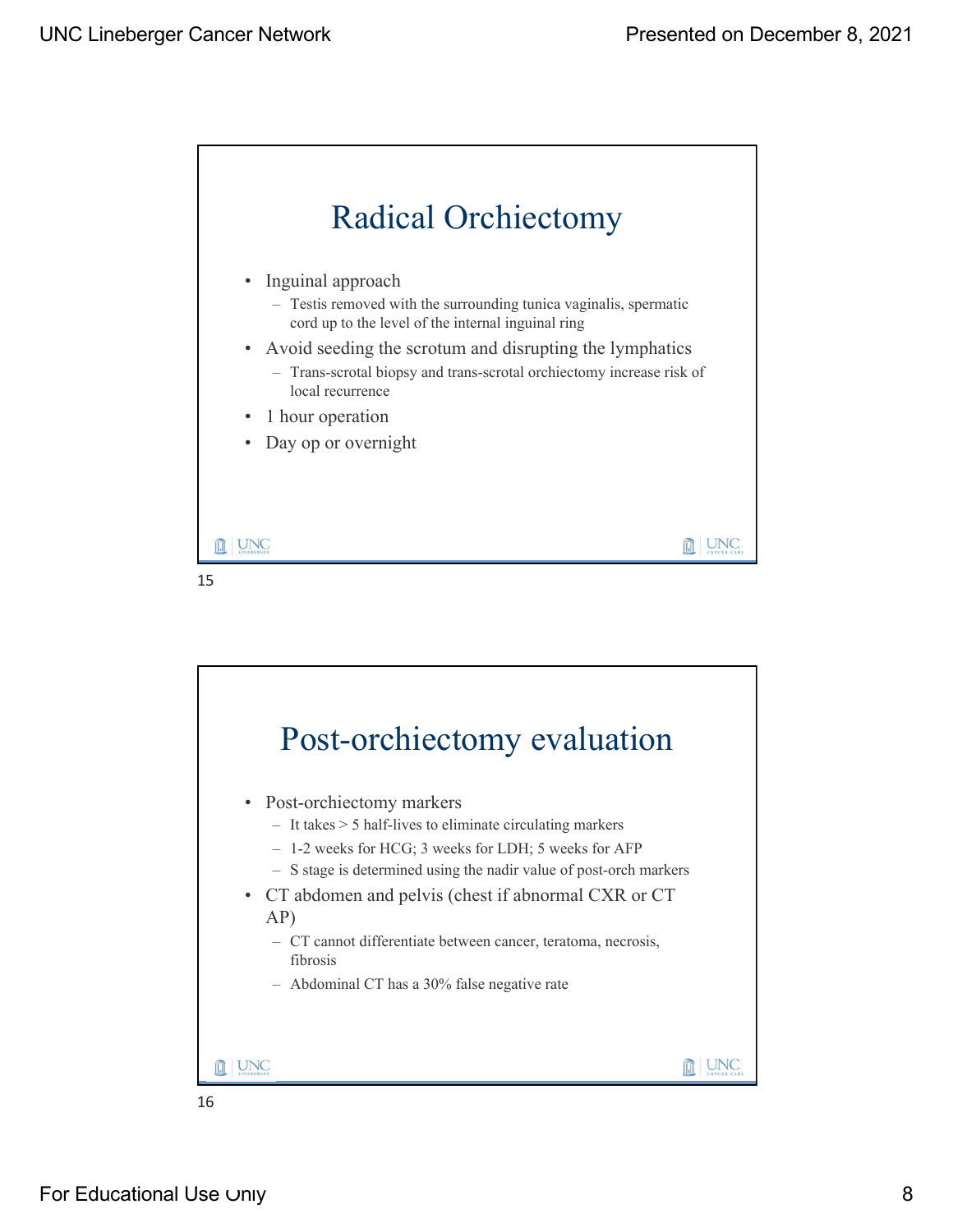|                       |                                                                                                                |                                | <b>Staging</b>                                                                                                                |  |  |  |
|-----------------------|----------------------------------------------------------------------------------------------------------------|--------------------------------|-------------------------------------------------------------------------------------------------------------------------------|--|--|--|
| Lating 1              | <b>AJCC Staging System for Testicular Cancer</b>                                                               |                                |                                                                                                                               |  |  |  |
|                       | T: Primary Tumor Staging                                                                                       |                                |                                                                                                                               |  |  |  |
| pTx                   | Primary tumor cannot be assessed                                                                               |                                |                                                                                                                               |  |  |  |
| pTO                   | No evidence of primary turnor                                                                                  |                                |                                                                                                                               |  |  |  |
| pTis                  | Intratubular germ cell neoplasia (carcinoma in situ)                                                           |                                |                                                                                                                               |  |  |  |
| pT1                   | Tumor limited to testis and epididymis without LVI; tumor may invade tunica albuginea but not tunica vaginalis |                                |                                                                                                                               |  |  |  |
| pT2                   | involvement of the tunica vaginalis                                                                            |                                | Tumor limited to the testis and epididymis with LVI or tumor extending through the tunica albuginea with                      |  |  |  |
| pT3                   | Turnor invades the spermatic cord with or without LVI                                                          |                                |                                                                                                                               |  |  |  |
| pT4                   | Tumor invades the scrotum with or without LVI                                                                  |                                |                                                                                                                               |  |  |  |
|                       | N: Regional LN Clinical Staging (cN)                                                                           |                                | N: Regional LN Pathologic Staging (pN)                                                                                        |  |  |  |
| cNX                   | Regional LN cannot be assessed                                                                                 | pNX                            | Regional LN cannot be assessed                                                                                                |  |  |  |
| cNO                   | No regional LN metastasis                                                                                      | phio                           | No regional LN metastasis                                                                                                     |  |  |  |
| $ch11$                | LN mass s2cm in greatest dimension:<br>or multiple LN, none >2cm                                               | pN1                            | Metastasis with a lymph node mass ≤2cm in greatest<br>dimension and ≤5 lymph nodes positive, none >2cm                        |  |  |  |
| cN2                   | LN mass >2cm but not >5cm in<br>greatest dimension; or multiple LN.<br>any mass >2cm but not >5cm              | pN2                            | Positive LN >2cm but not >5cm in greatest dimension:<br>or >5 positive LNs, none >5cm; or evidence of<br>extranodal extension |  |  |  |
| chia.                 | LN mass >5cm in greatest dimension                                                                             | pN3                            | LN mass >5cm in greatest dimension                                                                                            |  |  |  |
|                       | M: Metastatic Disease Staging                                                                                  | S: Serum Tumor Markers Staging |                                                                                                                               |  |  |  |
| Mx.                   | Distant metastasis cannot be assessed                                                                          | Bx                             | Markers not available or not performed.                                                                                       |  |  |  |
| MO.                   | No distant metastasis                                                                                          | \$0                            | Marker levels normal.                                                                                                         |  |  |  |
| Mia                   | Non-regional LN or pulmonary metastasis                                                                        | 81                             | LDH <1.5 × ULN and B-hCG <5.000 and AFP <1.000                                                                                |  |  |  |
| Mib                   | Non-pulmonary visceral metastases                                                                              | 52                             | LDH 1.5-10 × ULN, or B-hCG 5,000-50,000.<br>or AFP 1,000-10,000                                                               |  |  |  |
|                       |                                                                                                                | 83                             | LDH >10 × ULN or B-hCG >50,000 or AFP >10,000                                                                                 |  |  |  |
| <b>Stage Grouping</b> | <b>TNMS</b>                                                                                                    |                                |                                                                                                                               |  |  |  |
| $\circ$               | pTis. NO. MO, SO                                                                                               |                                |                                                                                                                               |  |  |  |
| iA                    | pT1, NO, MO, SO                                                                                                |                                |                                                                                                                               |  |  |  |
| iB                    | pT2-T4, NO, MO, SO                                                                                             |                                |                                                                                                                               |  |  |  |
| 15                    | Any pT/Tx, N0, M0, S1-3                                                                                        |                                |                                                                                                                               |  |  |  |
| <b>IIA</b>            | Any pT/Tx, N1, M0, S0-1                                                                                        |                                |                                                                                                                               |  |  |  |
| <b>IIB</b>            | Any pT/Tx, N2, M0, S0-1                                                                                        |                                |                                                                                                                               |  |  |  |
| <b>IIC</b>            | Any pT/Tx, N3, M0, S0-1                                                                                        |                                |                                                                                                                               |  |  |  |
| <b>IIIA</b>           | Any pT/Tx, Any N, M1a, S0-1.                                                                                   |                                |                                                                                                                               |  |  |  |
| <b>HIFE</b>           | Any pT/Tx, Any N, M1a, S2<br>Any pT/Tx, N1-3, M0, S2                                                           |                                |                                                                                                                               |  |  |  |
| <b>IIIC</b>           | Any pT/Tx, N1-N3, M0, S3<br>Any pT/Tx, Any N, Mta, S3<br>Any pT/Tx, Any N. M1b. Any S.                         |                                |                                                                                                                               |  |  |  |

|                                                         | <b>Risk categories</b>                                                                                            |                                                                         |  |
|---------------------------------------------------------|-------------------------------------------------------------------------------------------------------------------|-------------------------------------------------------------------------|--|
| <b>Risk Status</b>                                      | Nonseminoma                                                                                                       | <b>Seminoma</b>                                                         |  |
| <b>Good Risk</b>                                        | All of the following:<br>-testicular or<br>retroperitoneal primary<br>tumor<br>-M0 or M1a<br>$-S0$ or $S1$        | All of the following:<br>-Any primary site<br>-M0 or M1a<br>-Normal AFP |  |
| Intermediate Risk                                       | All of the following:<br>-testicular or<br>retroperitoneal primary<br>tumor<br>$-M0$ or M <sub>1</sub> a<br>$-S2$ | All of the following:<br>-Any primary site<br>$-M1b$<br>-Normal AFP     |  |
| Poor Risk                                               | Any of the following:<br>-Mediastinal primary tumor<br>$-M1b$<br>$-S3$                                            | No patients are classified<br>as poor risk                              |  |
| N'International Germ Cell Consensus Collaborative Group |                                                                                                                   |                                                                         |  |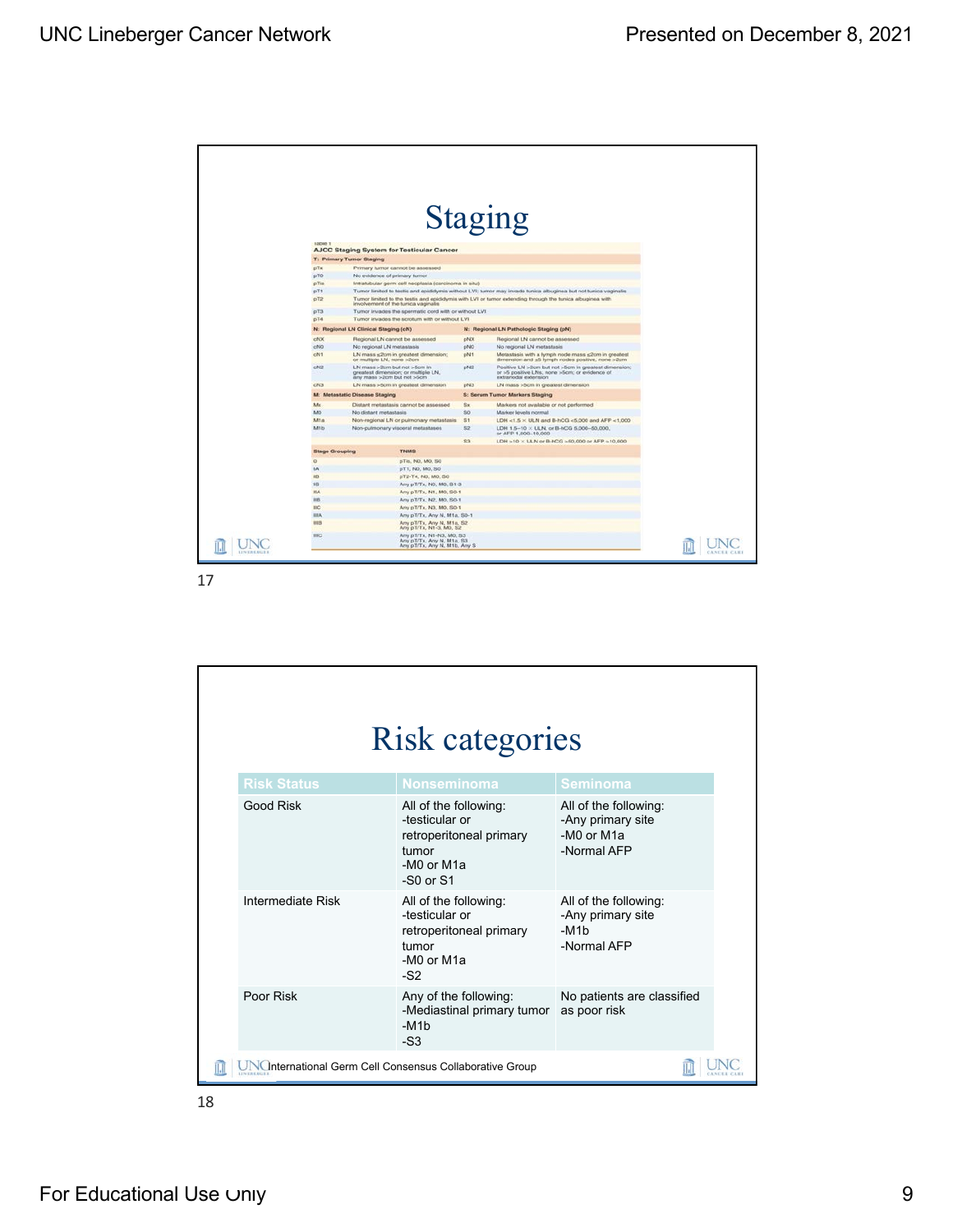

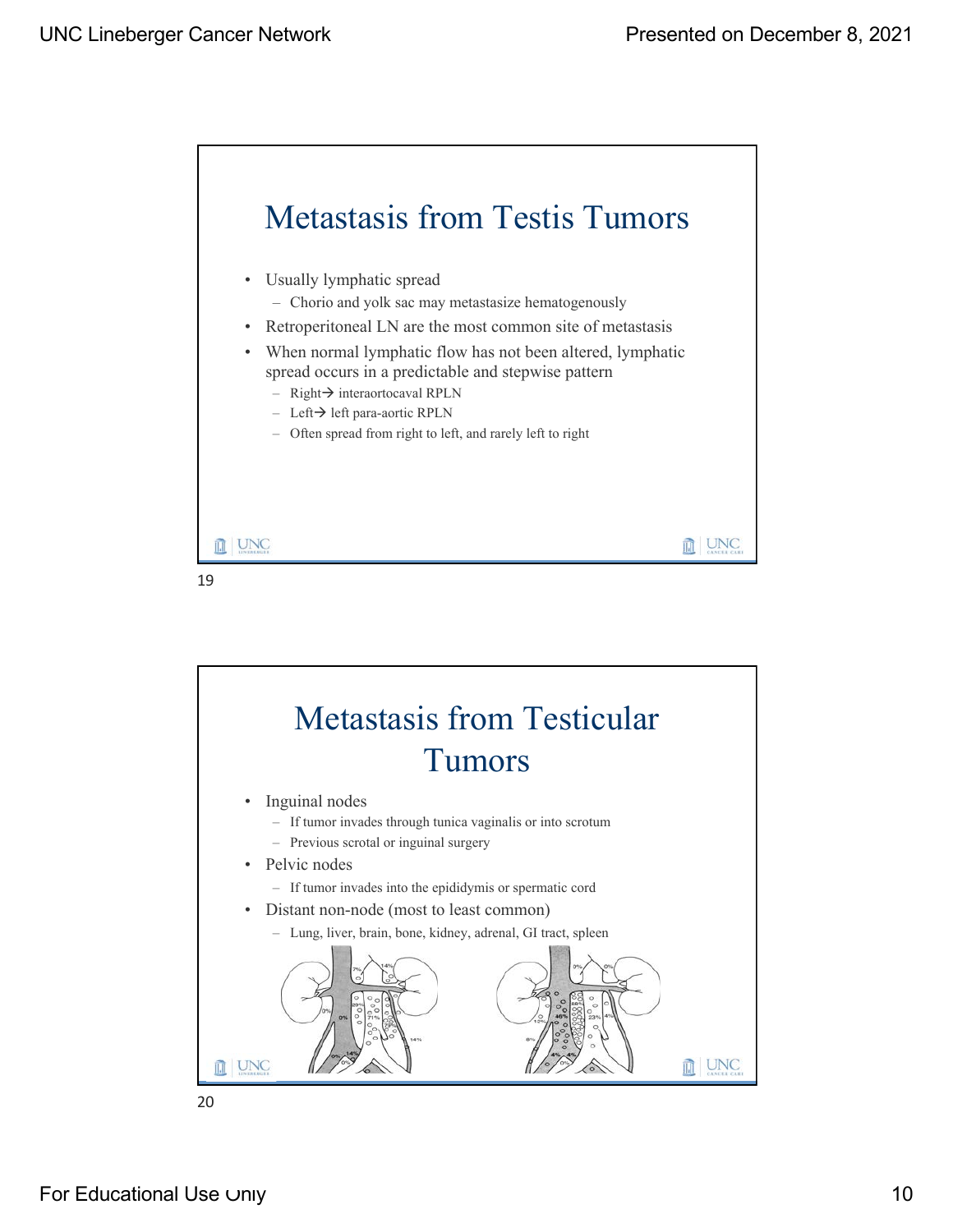

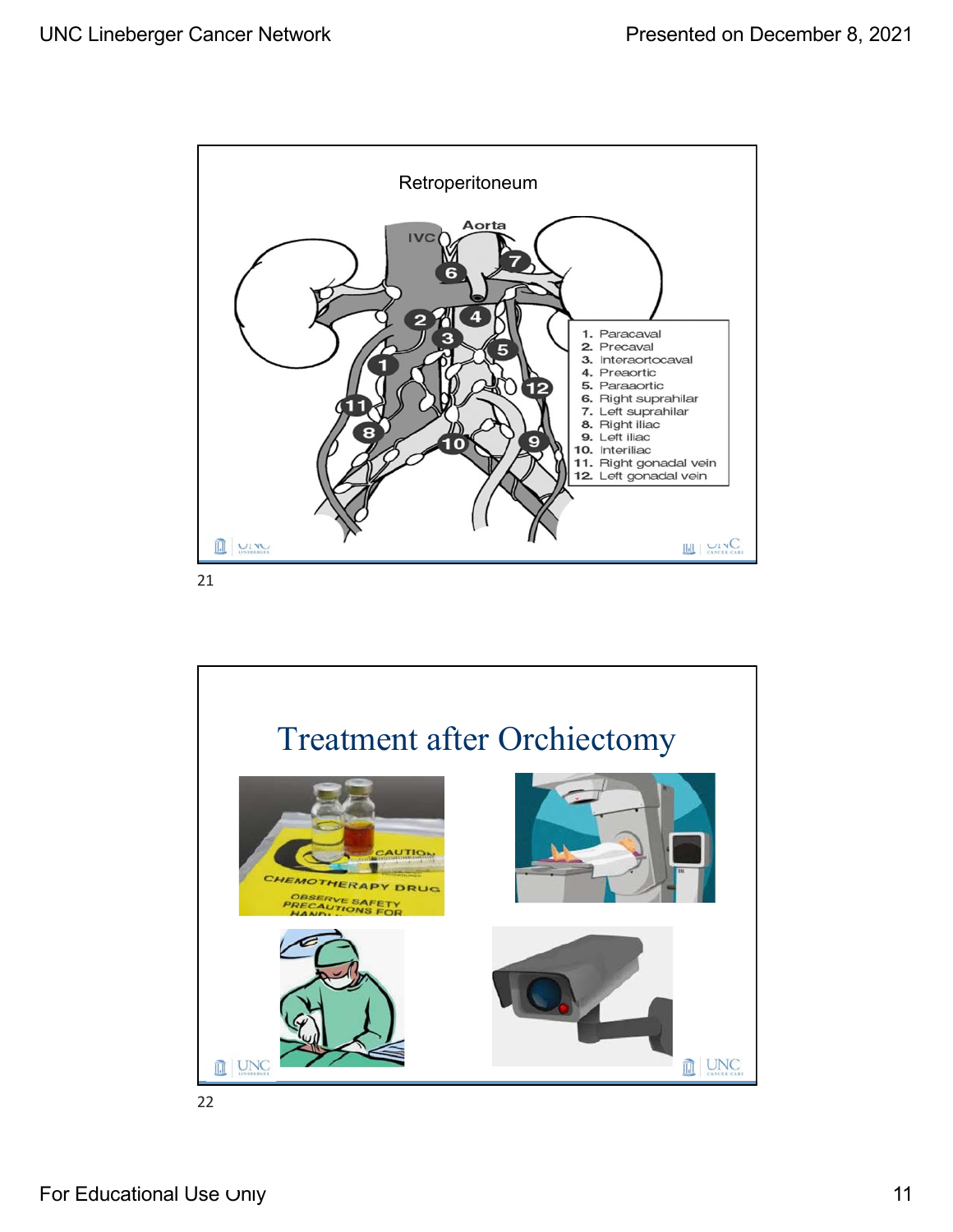



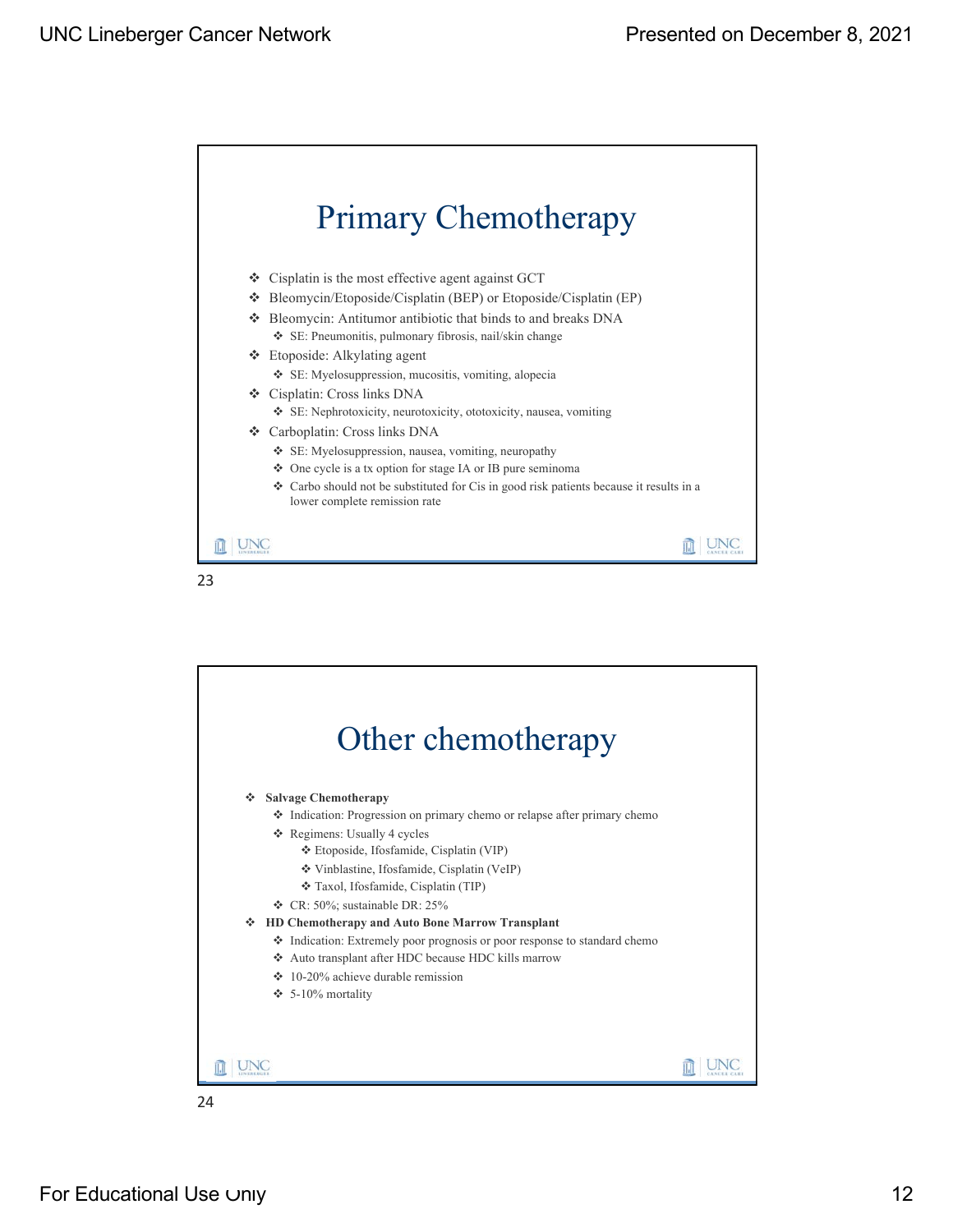





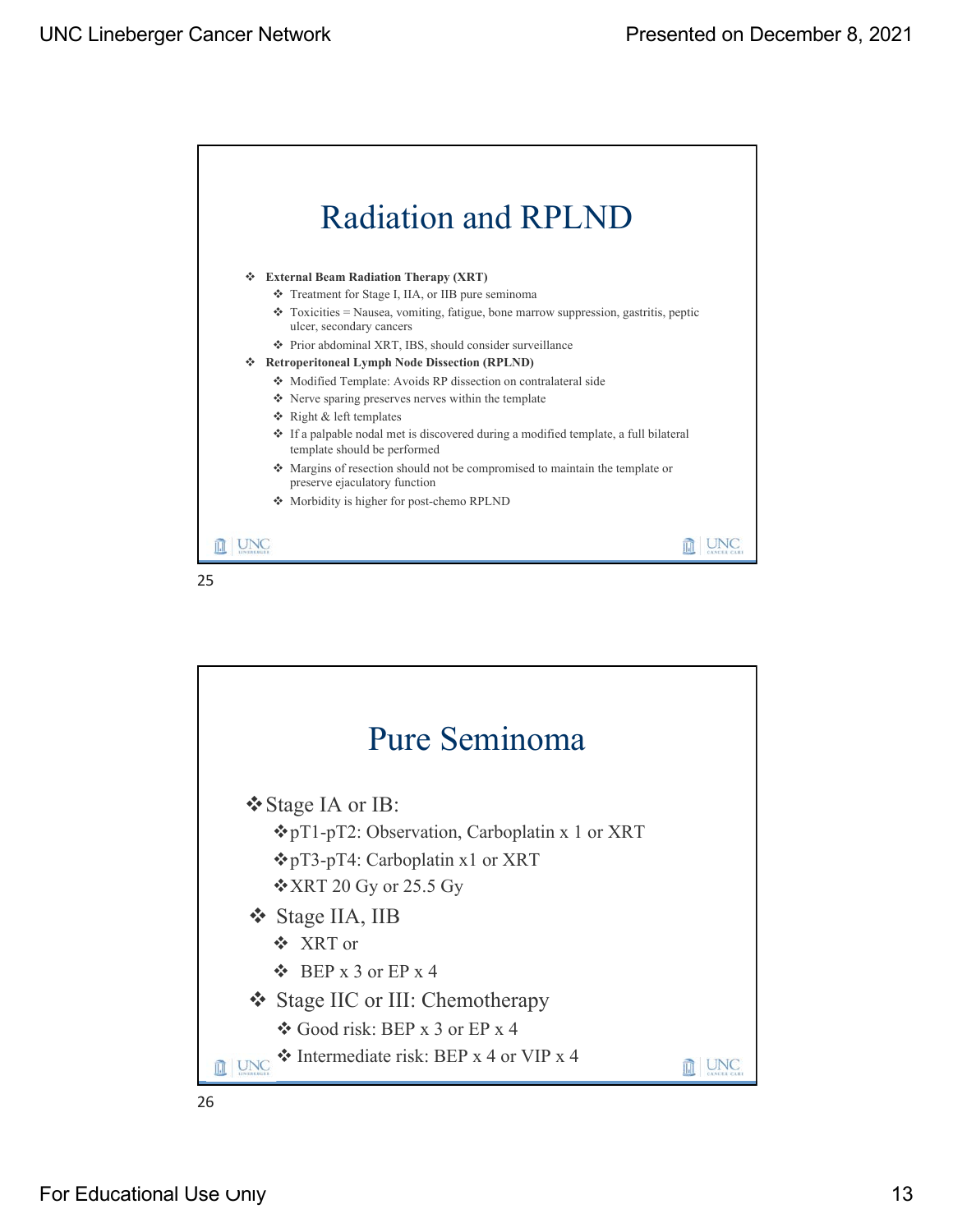

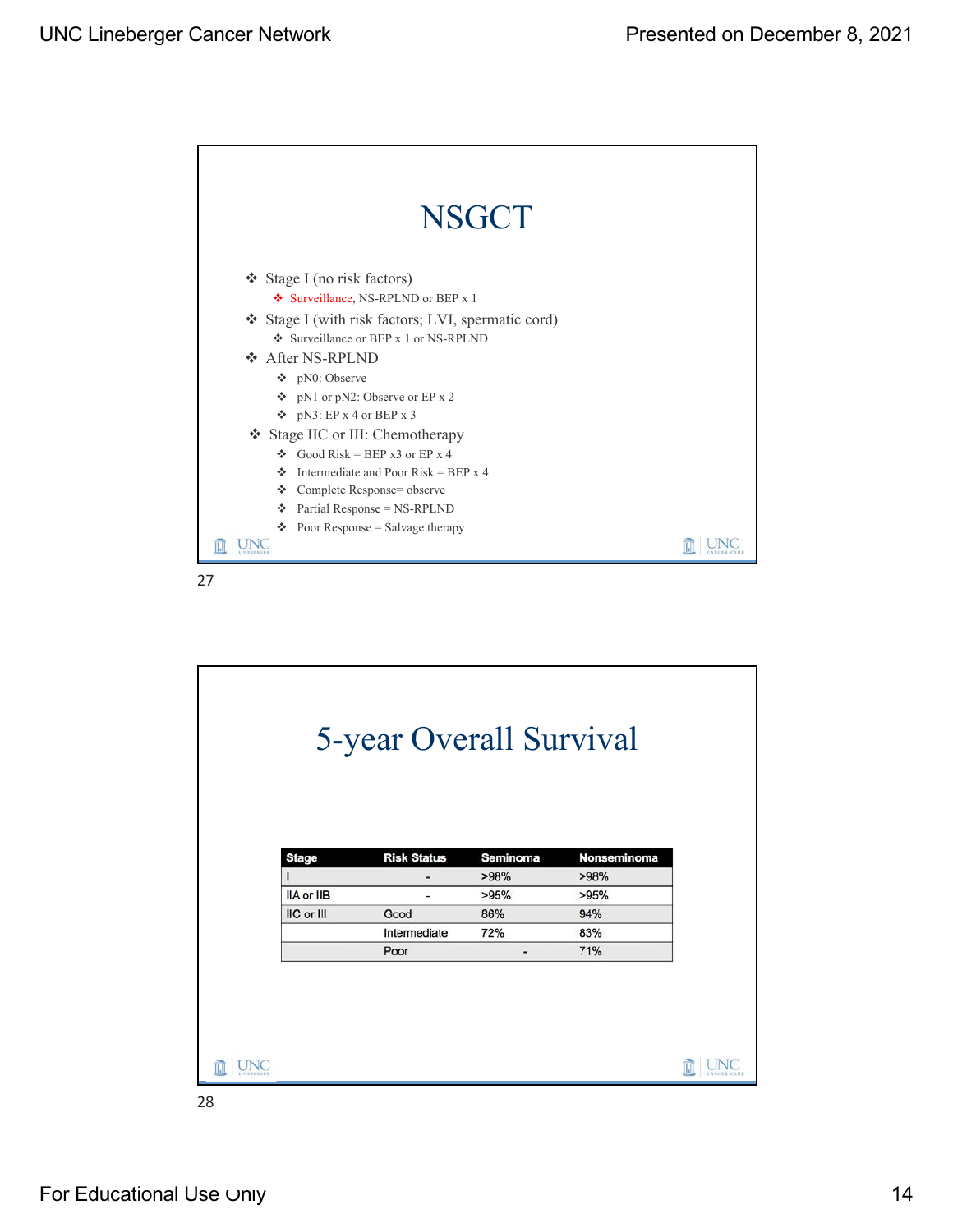



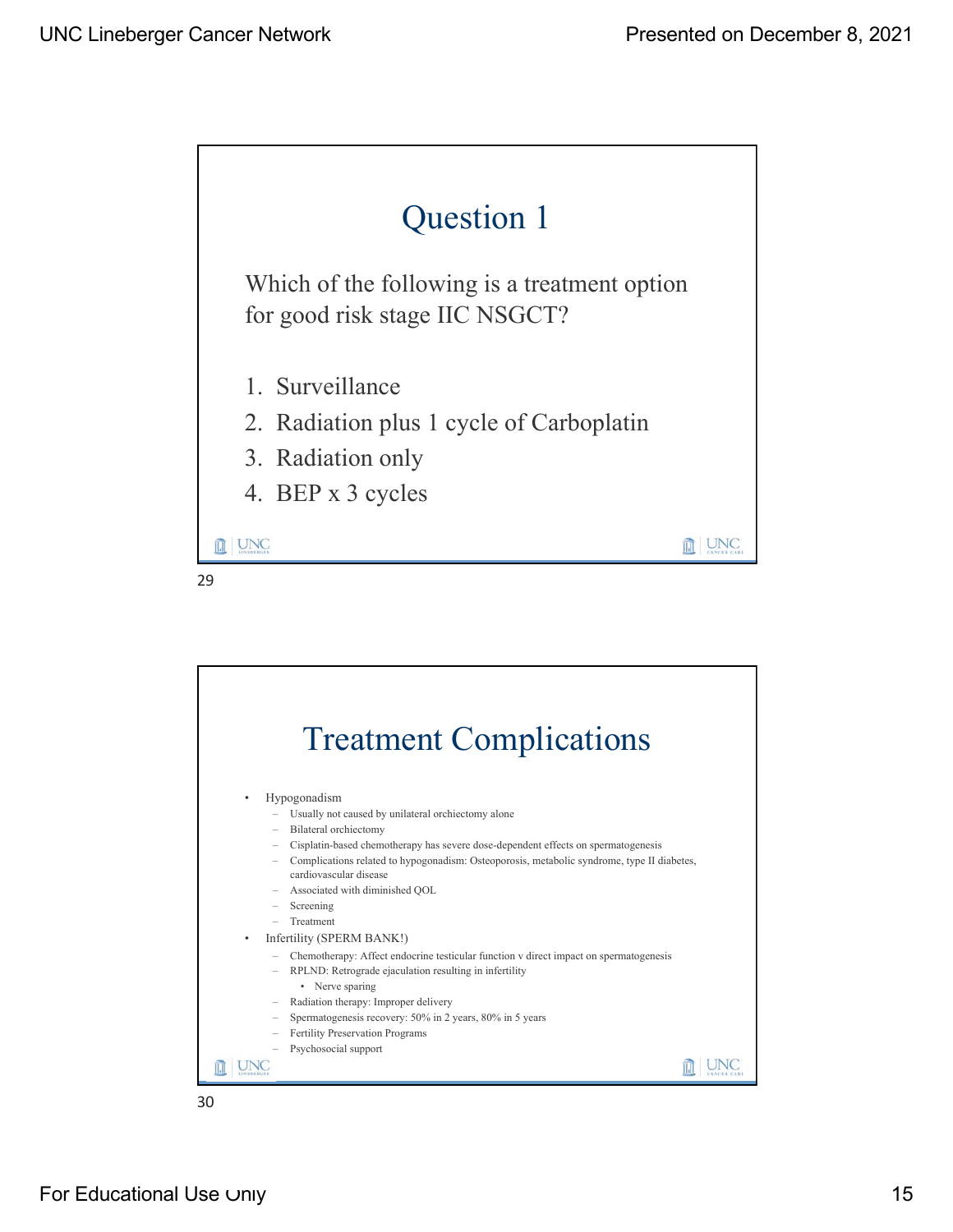

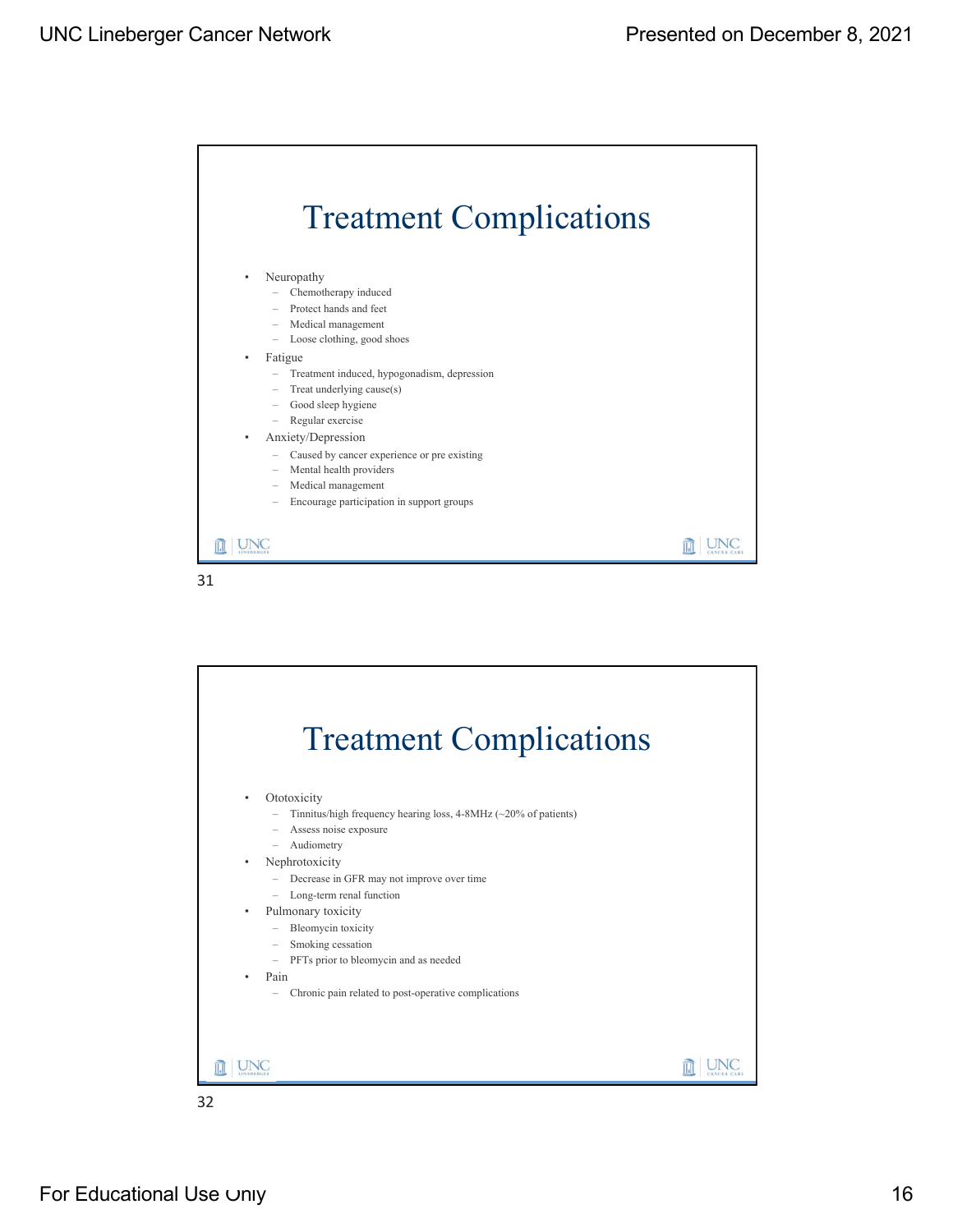





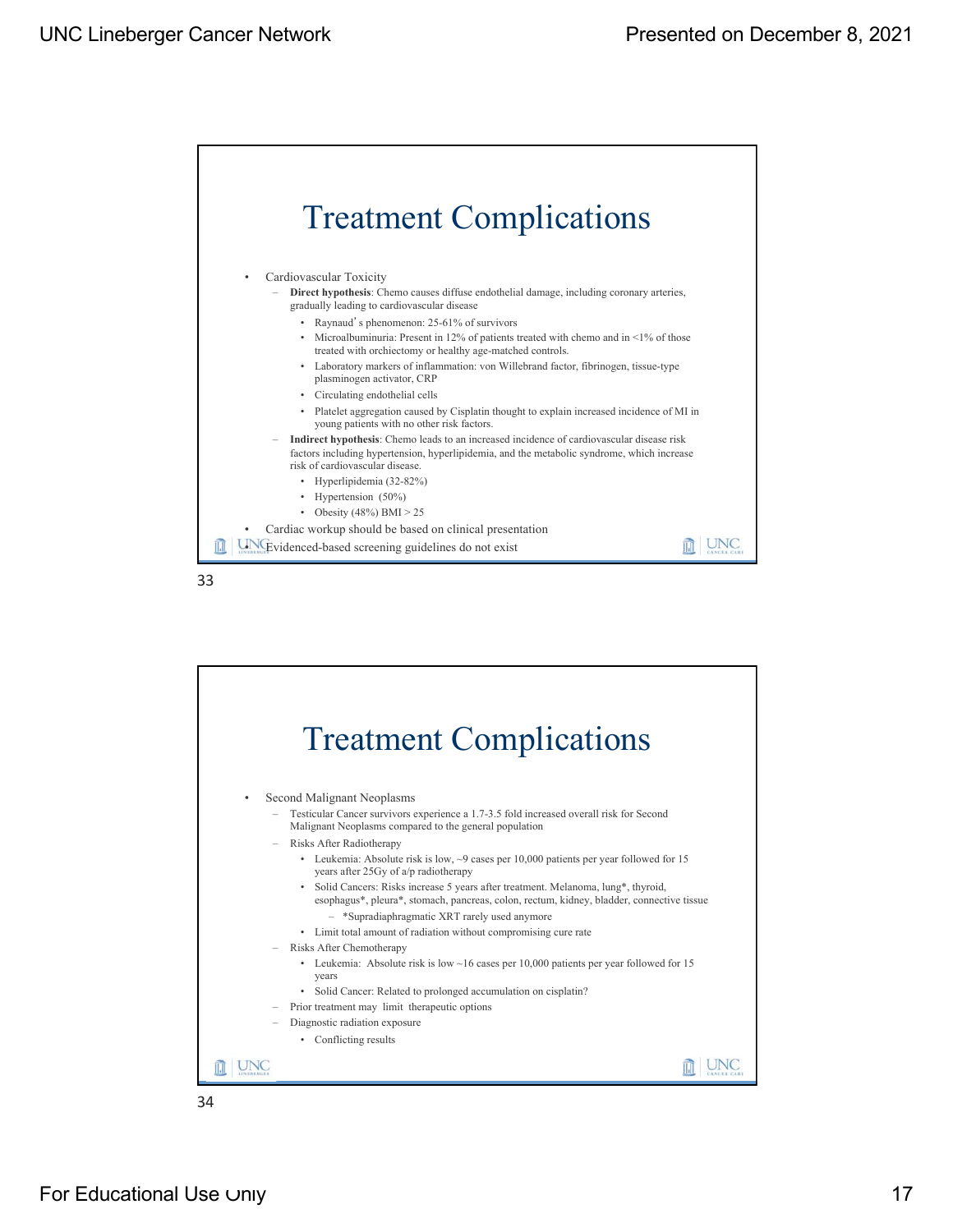



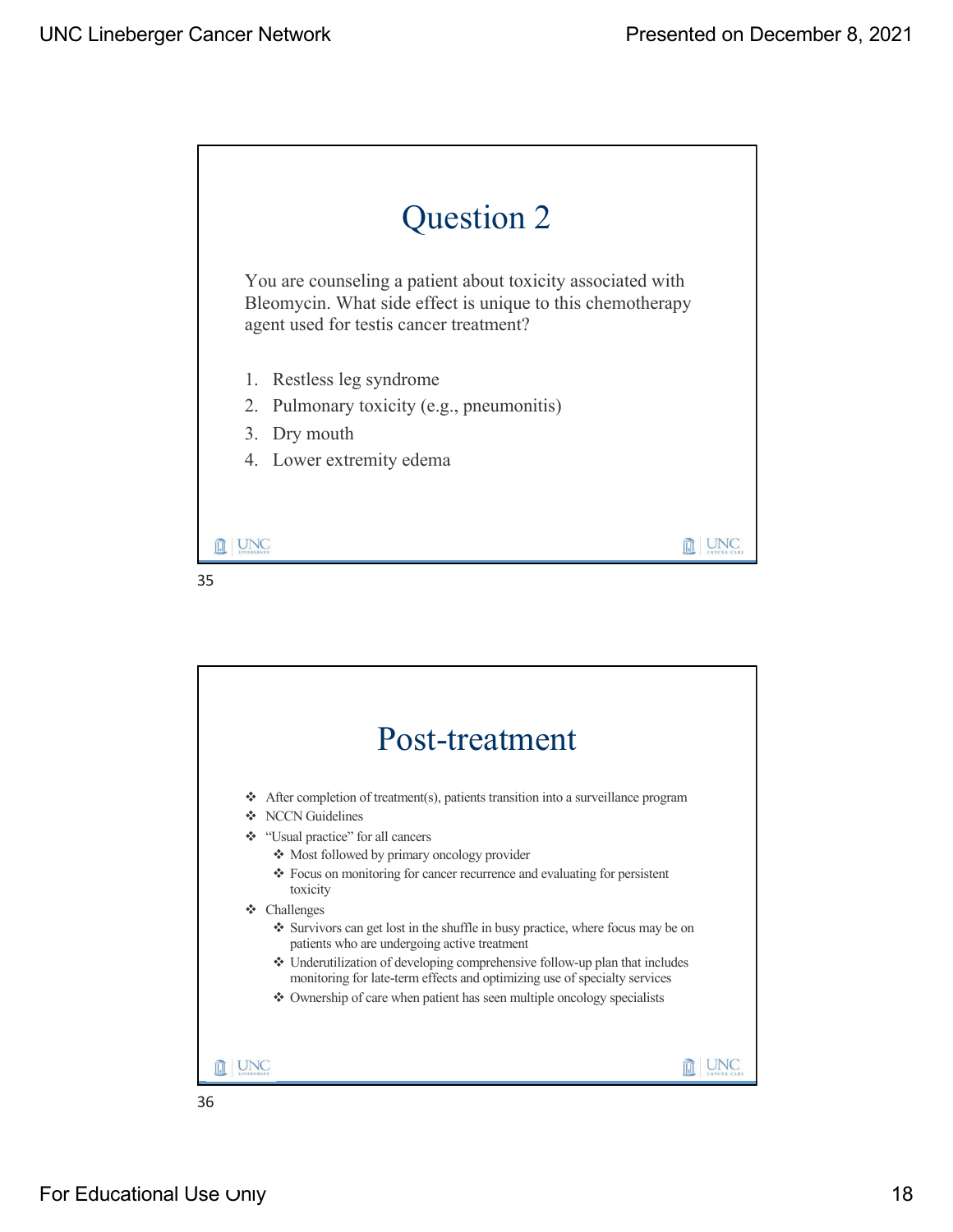





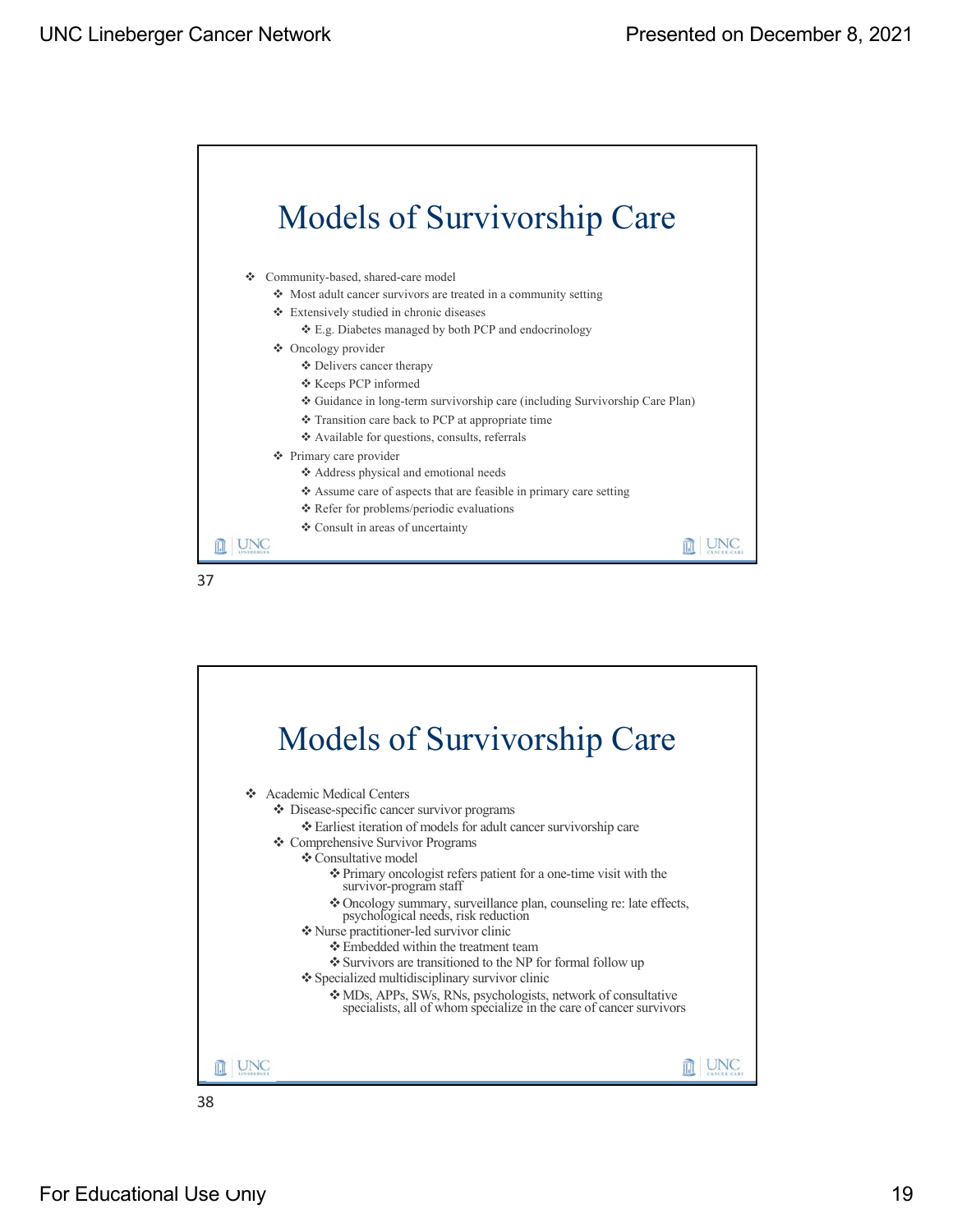



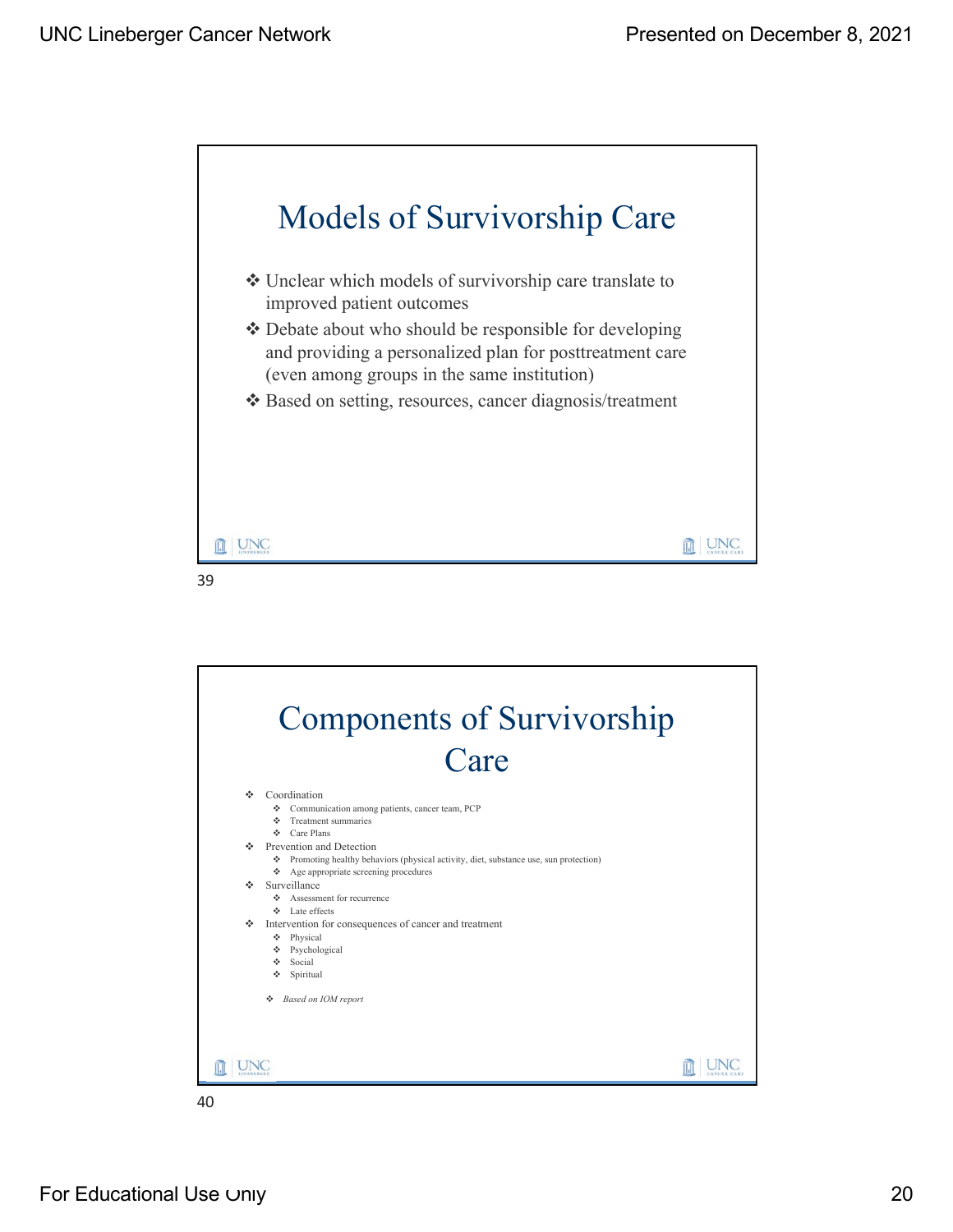



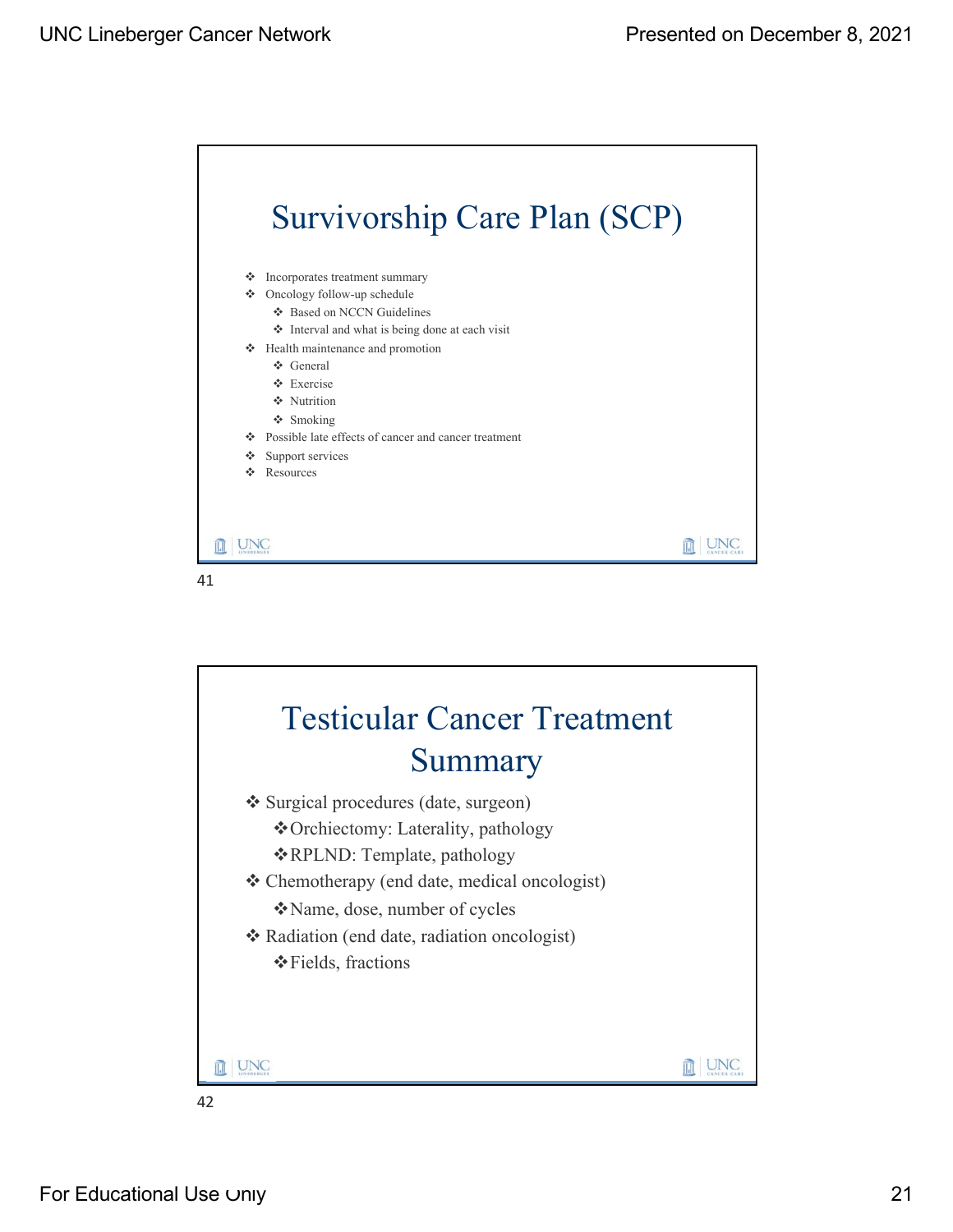



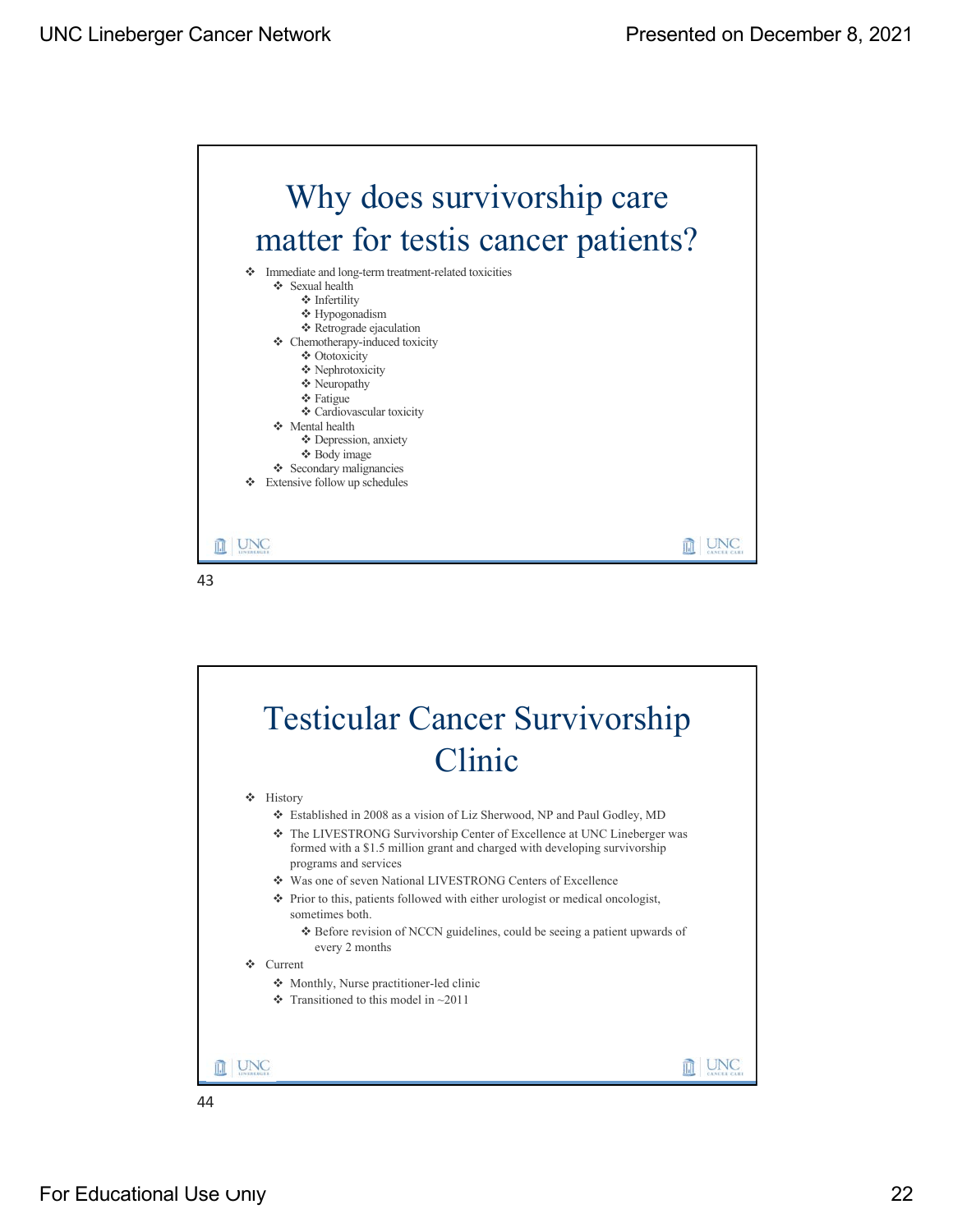**血** UNC





45

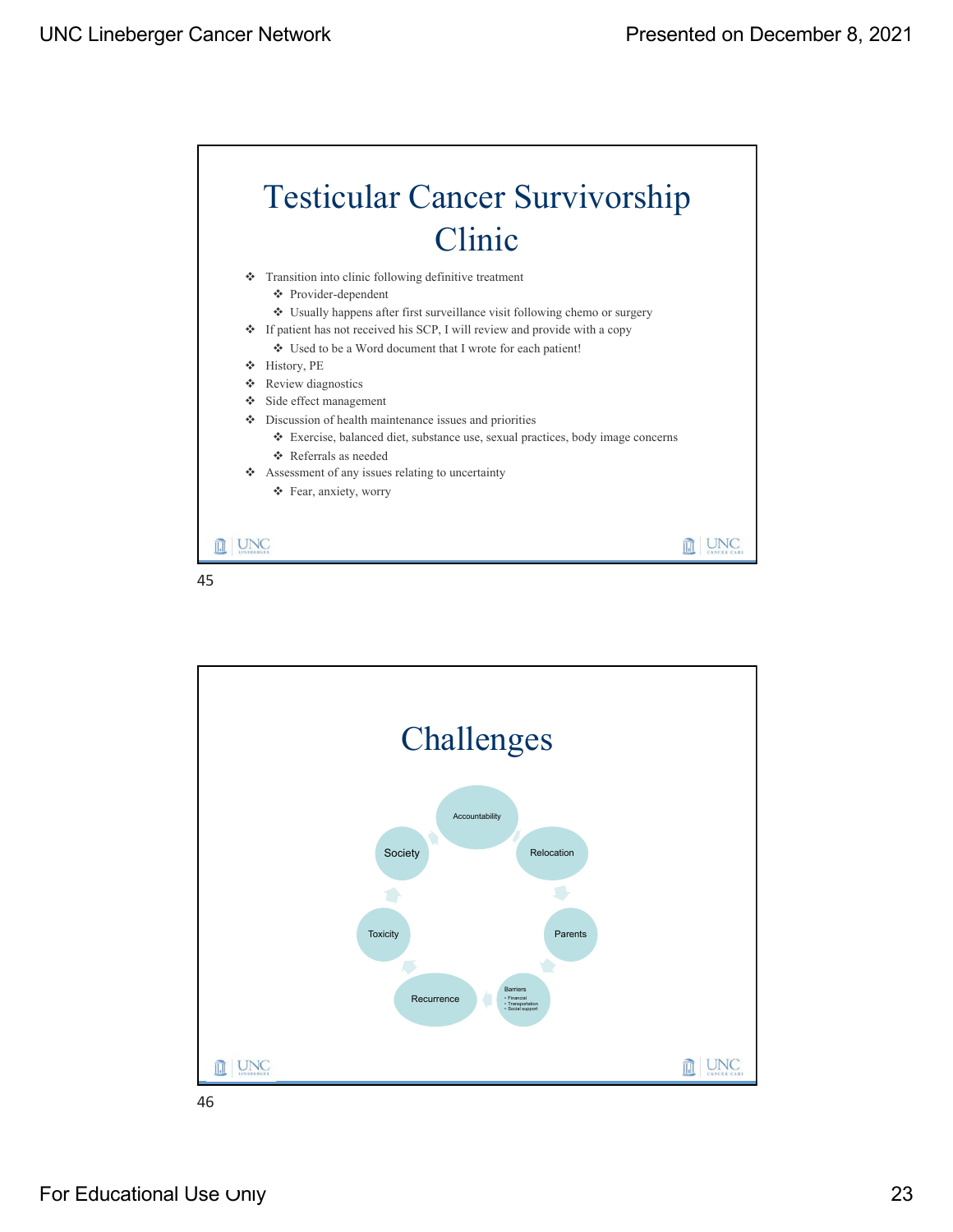





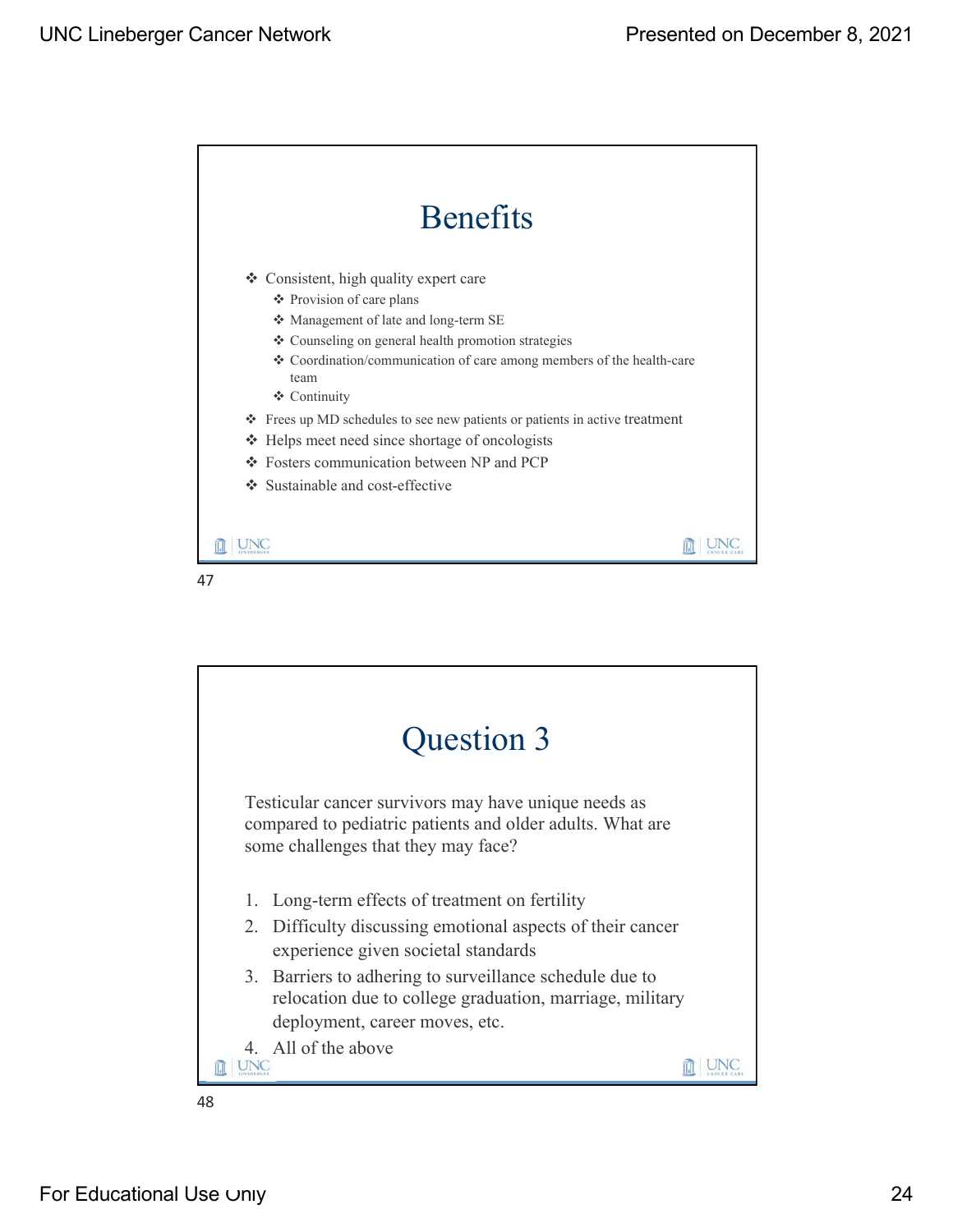